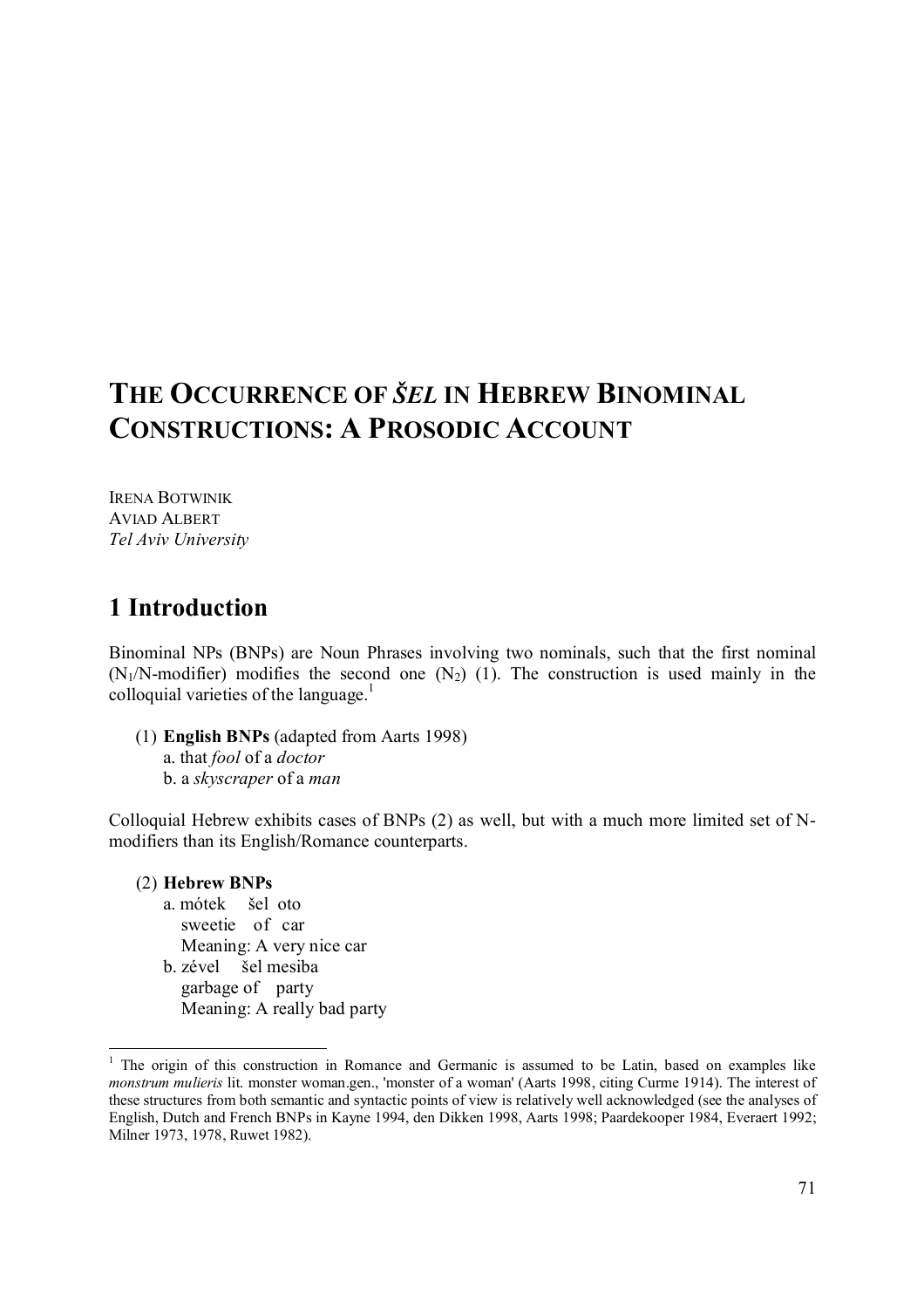An additional difference, which is the main concern of this paper, is the occurrence of the genitive element *šel* ('of')*.* Although it is commonly assumed that this element is obligatory in Hebrew BNPs, similarly to the obligatoriness of *of* in its English counterpart (*That fool \*(of) a doctor*) (3a, b), there is evidence that this assumption is imprecise; it appears that Hebrew BNPs allow for some optionality of *šel* (3c, d).

(3) a. mótek \*(šel) oto sweetie of car Meaning: A very nice car b. zével \*(šel) mesiba garbage of party Meaning: A really bad party c. áxla (?šel) oto great/best (of) car Meaning: A great/wonderful car d. xára (šel) mesiba shit (of) party Meaning: A really bad party

The focus of the study is on the optionality of *šel*. Specifically, we aim at clarifying the extent of this optionality and its nature, answering the following questions: Is the optionality of *šel* systematic, and if so, in what way? Given the colloquial nature of the Hebrew BNPs, we tackled the raised questions experimentally, eliciting grammaticality judgments of a variety of Hebrew BNPs with and without *šel.* Based on our experimental findings, we argue that the phenomenon is indeed quite systematic, and that despite its seemingly syntactic nature (optionality of the genitive marker), its scope is governed by phonological factors. We offer an explanation for this state of affairs which involves an appeal to the notion of language contact, and whose consequences touch on the architecture of the grammar.

The paper is structured as follows: In section 2 we first discuss issues underlying the rationale of our experiment, and then elaborate on its method. The results of the experiment are presented and discussed in section 3. Section 4 advances the phonological account for the optionality of *šel* in Hebrew BNPs. In section 5 we conclude, specifying venues for further research.

## **2 The Rationale of the Experiment and its Method**

The rationale of our experiment is based on certain observations as to the origin of the Hebrew BNPs and the factors underlying the optionality of *šel*. These are presented in the following subsection, followed by the method of the experiment.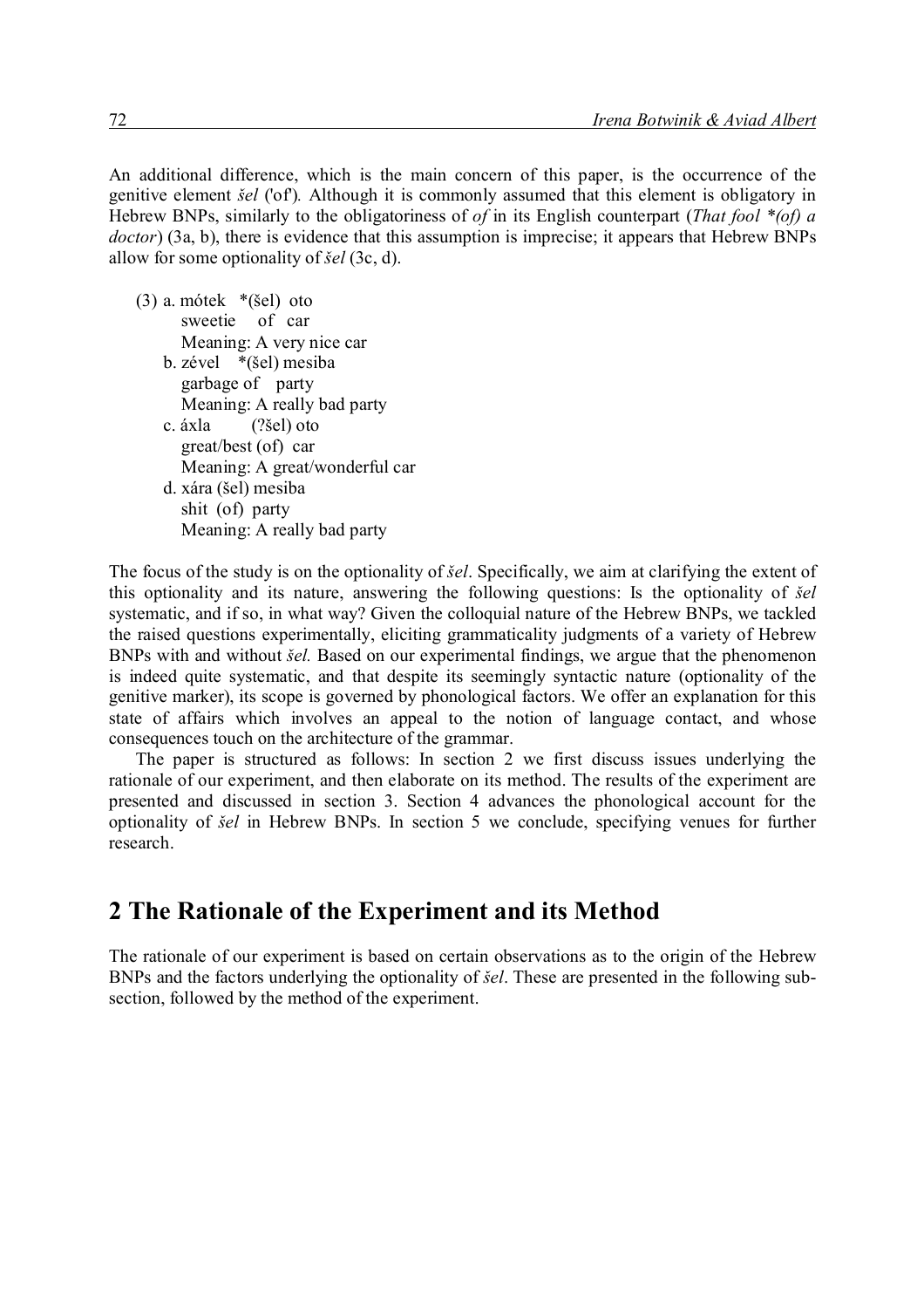### **2.1 The Nature of the Hebrew BNPs and their Origin(s)**

### 2.1.1 English Loan BNP

As mentioned, the Hebrew BNPs manifest a high degree of lexicalization; only a small variety of mostly colloquial nouns can fill the N-modifier slot. In this respect, the Hebrew BNP construction is clearly different from its English counterpart, where virtually any nominal is a valid modifier, given the proper semantic/pragmatic context. This is exemplified in (4), where an attempt to provide the Hebrew correlates for the English examples in (1) fails.

(4) a. \*tipeš šel rofe stupid of doctor b. \*gored-šxakim šel ben-adam skyscraper of man

Moreover, the nominal modifiers in the Hebrew BNPs convey mainly idiomatic and polar (positive/negative) evaluations of the modified noun. The nouns in (5) form a nearly exhaustive list of the currently available BNP N-modifiers in Hebrew. They are divided here in accordance with their evaluative quality (positive/negative).

#### (5) a. **Positive N-modifiers**

*áxla* (best/great)*, bómba* (bomb)*, picúc* (explosion)*, pcacá* (bomb)*, mótek* (sweetie)*, yofi* (beauty)*, búba* (doll)*, sabába* (fun)*, késem* (magic)*, xómed* (cutie)*, ben-zoná* (son of a bitch)

#### b. **Negative N-modifiers**  *xára* (shit)*, báasa* (distress)*, káka* (shit)*, káki* (shit)*, zével* (garbage)

Since adjectival modification in Hebrew is invariably post-nominal (6), the existence of BNPs in Hebrew is not readily expected (for instance, this construction does not exist in Arabic). Therefore, it is reasonable to entertain the idea that the BNP construction was transferred from English, where it is wide-spread and productive, via language contact. As a result, in addition to the standard Hebrew post nominal modification (6), the pre-nominal modification (the Hebrew BNP) was formed (7), which involved a nominal modifier, and the insertion of *šel*. 2

(6) a. tiyul **kasúm**/**yafé** trip magical/beautiful 'a magical/beautiful trip' b. yeled **xamúd/matók**

 child cute/sweet 'a cute/sweet child'

 $2<sup>2</sup>$  It seems to be the case that initially, the Hebrew BNP construction involved the standard, literal N-modifiers, that sound somewhat archaic nowadays (e.g. *késem*, 'magic'; *yófi*, 'beauty'; *xómed*, 'cutie', *mótek*, 'sweetie'), all of which have an adjectival counterpart (*kasum* 'magical'; *yafe* 'beautiful'; *xamud* 'cute'; matok 'sweet').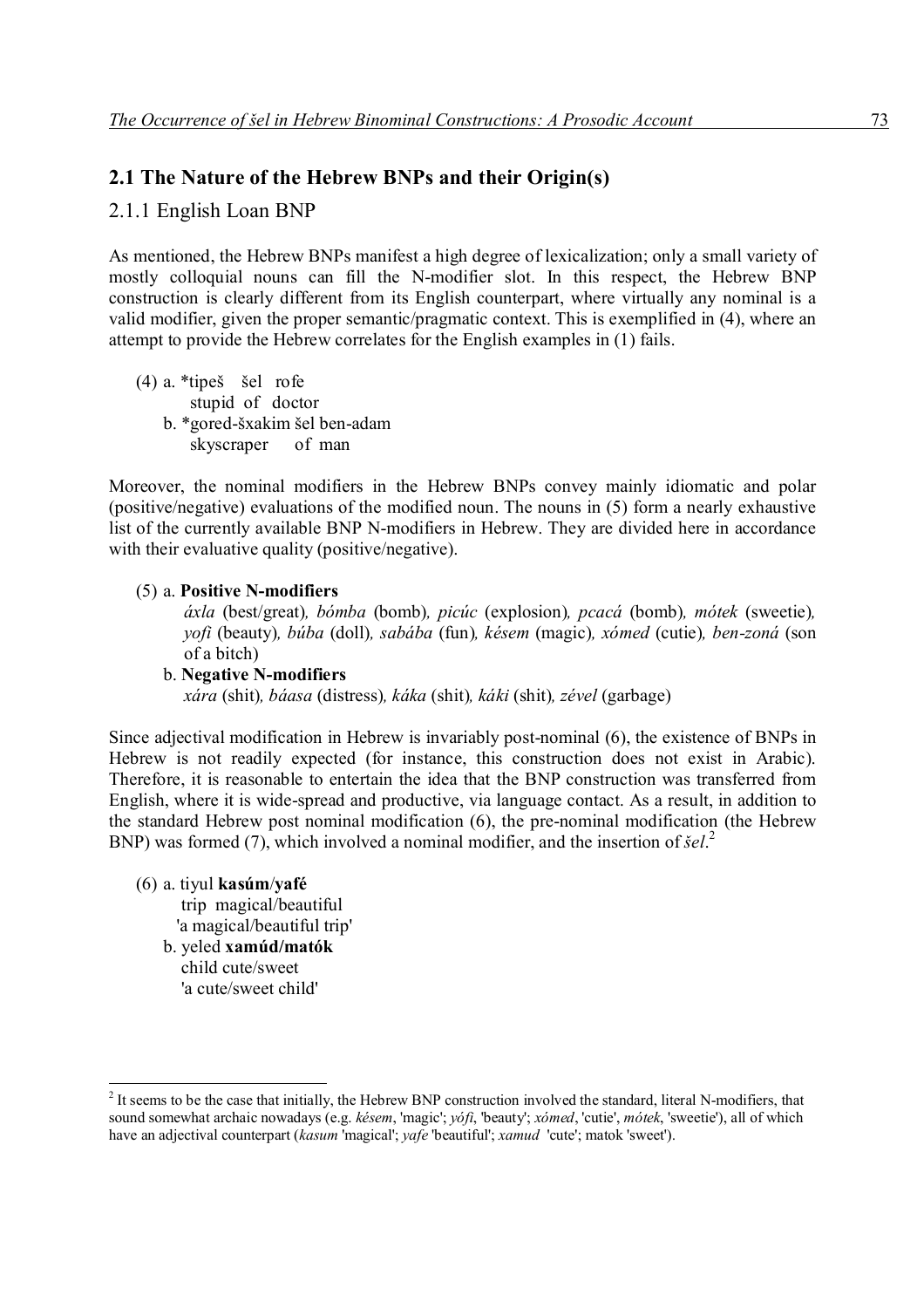(7) a. **késem**/**yófi** šel tiyul magic/beauty of trip 'a magic/beauty of a trip' b. **xómed/mótek** šel yeled cutie/sweetie of child 'a cutie/sweetie of a child'

This, however, cannot be the whole story of the Hebrew BNPs, as witnessed by the fact that nowadays this construction features mainly colloquial nominals, some of which are loan words from Arabic and Russian (e.g. from Arabic: *áxla* (best/great)*, sabába* (fun)*, xára* (shit)*, báasa*  (distress)*;* from Russian: *bómba* (bomb)*, káka* (shit)*, káki* (shit). In fact, one of the most popular N-modifiers in the Hebrew BNPs is the Arabic *áxla.* We believe that this is not accidental and deserves some elaboration.

#### 2.1.2 The Special Case of *áxla*: Arabic Influence

As mentioned, *áxla* is a loan word from Arabic, where it is a comparative/superlative form of the adjective *xilwe* (beautiful). Adjectival modification in Arabic is post-nominal, like in Hebrew (e.g *bint xilwe*, lit. girl beautiful, 'a beautiful girl'). Arabic comparative and the superlative have the same morphological form but a different position within the DP. The comparative, like a regular adjective, follows the noun and is accompanied by the preposition 'from' (e.g. *bint axla min*... 'girl more beautiful from [than]...'), while the superlative precedes it, with no intervening preposition (e.g. *axla bint*, 'most beautiful girl').

In colloquial Hebrew the use of *áxla* is wide-spread, either in isolation, as a discourse marker stating a positive reaction, or with a following modified nominal.<sup>3</sup> Similarly to its behaviour in Arabic, *áxla* can be both pre- and post-nominal in Hebrew. We suggest that the availability of the pre-nominal position is what rendered *áxla* the most natural N-modifier in the Hebrew BNPs. 4 Note that like in Arabic, the pre-nominal position of *áxla* does not require a preposition. Thus, the fact that *šel* is not obligatory in BNPs featuring *áxla* is not surprising. Rather, the question is why it is allowed at all. We will address this question later on, in section 4.

#### 2.1.3 What Governs the Optionality of šel: The Rationale of the Experiment

Note first that the optionality of *šel* is clearly due to the nature of the N-modifier rather than the modified nominal. Consider once more the sentences in (3) (repeated in (8)), comparing (8a, b) where *šel* is obligatory, with those in (8c, d) where *šel* is optional. In both pairs the modified nouns  $(N_2)$  are identical ('car', 'party'), while the modifying nouns  $(N_1)$  change. Hence,  $N_2$  cannot be held responsible for the alternation. Rather, the element governing the alternation must be  $N_1$ , the modifying noun.

<sup>3</sup> One might entertain the idea that the expression *áxla géver***,** 'great man', probably one of the first borrowings, paved the way to many analogous expressions using *áxla* as a modifier.

<sup>&</sup>lt;sup>4</sup> Note that *áxla* in Hebrew is not adjectival, as it does not show the typical N-A agreement in gender and number (yalda/yeled/yeladim *áxla*, 'girl-Fem./boy-Masc./kids-Pl. great').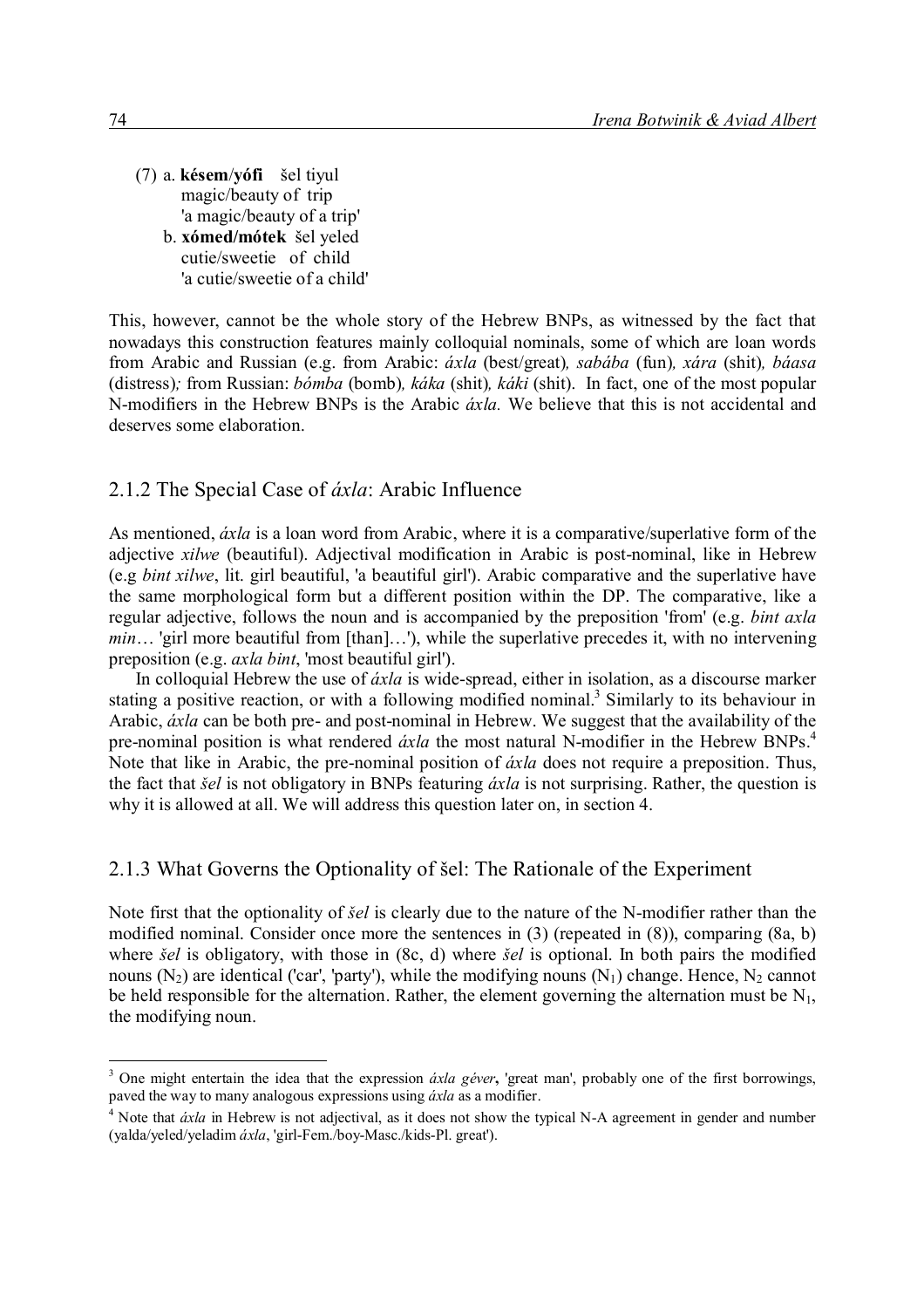- (8) a. mótek \*(šel) oto sweetie of car Meaning: A very nice car b. zével \*(šel) mesiba garbage of party Meaning: A really bad party c. áxla (?šel) oto great/best (of) car Meaning: A great/wonderful car d. xára (šel) mesiba shit (of) party
	- Meaning: A really bad party

Further, although the phenomenon at hand looks syntactic or semantic in nature – the optionality of the genitive/possessor element – it is not dictated either by semantic or syntactic considerations. This is so because of the following.

Focusing on the N-modifiers and taking the semantic perspective, recall that Hebrew Nmodifiers are polar, providing negative or positive evaluation. If this semantic aspect was responsible for the optionality of *šel*, we would have expected the optionality to pattern accordingly. This, however, is not the case; within the pair of sentences where *šel* is obligatory (8a, b), as well as in the pair of sentences where *šel* is optional (8c, d), the N-modifiers differ in their polar evaluation. Consequently, the optionality of *šel* cannot be due to the semantic import of the N-modifier.

From the syntactic perspective, note that since *šel* is optional in some cases of Hebrew BNPs, its presence cannot be maintained as a syntactic necessity. Alternatively, one might entertain the idea that the grammatical function it fulfills can be performed not only in the syntactic component, but probably also in the phonological one (see the analysis of Case checking in Neeleman & Reinhart 1997, Siloni 2002).

From the phonological perspective, the examination of the two N-modifiers in (8c, d) that we have initially noticed to allow optionality (*xára* 'shit', *áxla* 'great'), proves fruitful. They clearly share some phonological features: both end with an open unstressed syllable, headed by the vowel *a*.

In light of the above, our working hypothesis is that the optionality of *šel* is governed by the phonological form of the N-modifier  $(N_1)$ , and it is this assumption that underlies the design of our experiment, as detailed in the following section.

#### **2.2 Method**

**Participants**: 120 monolingual Hebrew speakers, about half males and half females participated in the experiment. The age range of about 2/3 of the participants was 26-40; the remaining 1/3 were split between 14-25 and 41+.

**Materials**: Thirteen N-modifiers were included in the study: seven N-modifiers hypothesized to allow optionality of *šel* (henceforth**,** the *allowing* modifiers), having a final unstressed syllable headed by *a,* and six N-modifiers hypothesized to require *šel* (henceforth, the *requiring*  modifiers).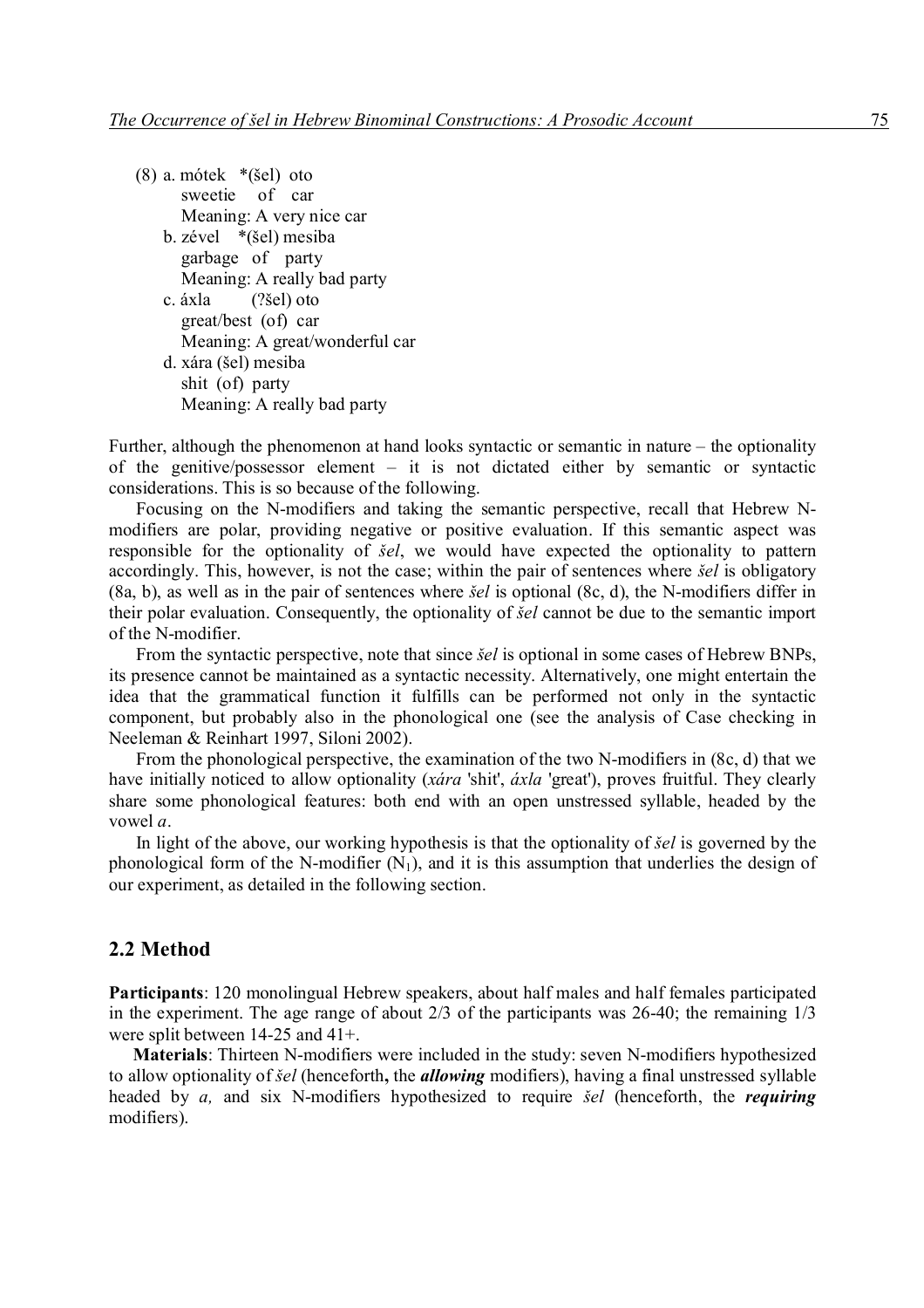**Allowing** modifiers: *xára* (shit); *áxla* (great); *búba* (doll); *bómba* (bomb); *káka* (shit); *báasa*  (distress); *sabába* (fun). **Requiring** modifiers: *zével* (garbage); *mótek* (sweetie); *picúc*  (explosion); *pcacá* (bomb); *kaki* (shit); *yófi* (beauty).

**Procedure**: The experiment was administered online. Participants were instructed to provide acceptability judgments of various sentences on a 1-5 scale (1, 2 ungrammatical, 3 do not know/not sure, 4, 5 grammatical). 5

**Design:** The experiment included three conditions. The main condition tested acceptability of the BNPs with and without *šel*. There were two additional conditions that were hypothesized to affect the acceptability of BNPs without  $\dot{\mathcal{S}}el$  – one manipulating the stress pattern of N<sub>2</sub> (stressinitial and non-stress-initial), and the other featuring the adverb *mamáš* ('really') preceding the BNP (see Table 1).

| <b>Name of Condition</b> | <b>Manipulation</b>                                                                       |
|--------------------------|-------------------------------------------------------------------------------------------|
| [ $\pm$ šel]             | with $\delta el$ ([+šel]), and without it ([-šel])                                        |
| $[\pm \text{stress}]$    | $N_2$ is stress-initial ([+stress]) or not ([-stress])                                    |
| [±adv]                   | with <i>mamaš</i> ([+adv]) and without <i>mamaš</i> ([-adv]);<br>only in [-šel] condition |

**Table 1**. The conditions

For each modifier, six target sentences were created. All in all, there were 78 target sentences, accompanied by 151 grammatical and ungrammatical filler sentences (similar in length, complexity and register to the target sentences), resulting in 229 sentences. An example of the stimuli set for the modifier *báasa*, 'distress' is given in Table 2.

<sup>&</sup>lt;sup>5</sup> Given the colloquial nature of the Hebrew BNP construction, one might consider analyzing large corpora of spontaneous speech rather than elicit acceptability judgments via a structured questionnaire. Note, however, that no matter how big the corpus is, it cannot provide direct evidence for ungrammaticality.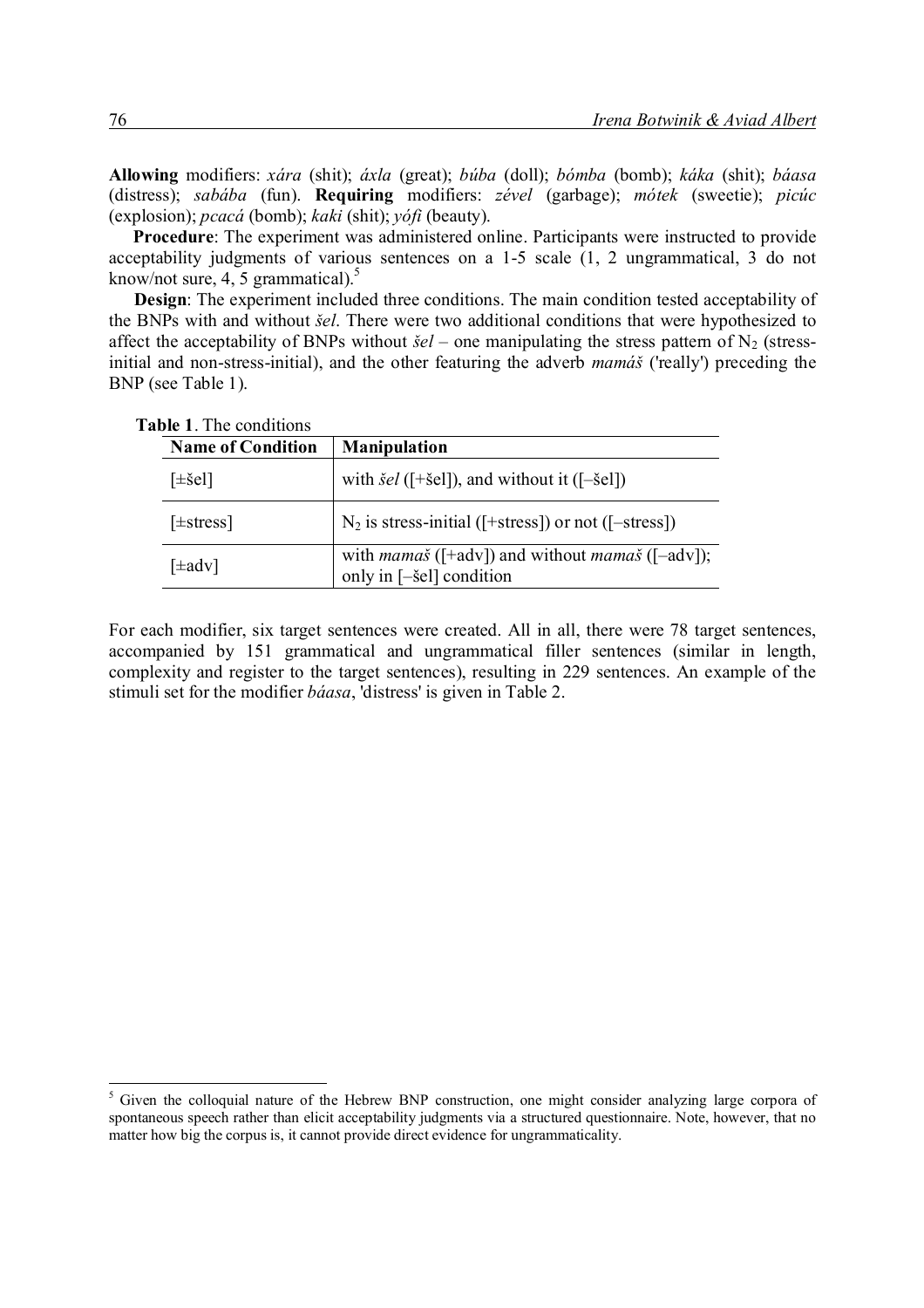| <b>Target sentences</b>                           | $[\pm \check{ }$ sel] | [±stress] | [±adv] |
|---------------------------------------------------|-----------------------|-----------|--------|
| 1. dani kibel báasa šel avodá                     |                       |           |        |
| Dani got distress <i>šel</i> job                  | $^+$                  |           |        |
| 'Dani got a distressing job.'                     |                       |           |        |
| 2. dani bila báasa šel láyla                      |                       |           |        |
| Dani spent distress šel night                     | $^+$                  | $^{+}$    |        |
| 'Dani had a distressing night.'                   |                       |           |        |
| $ana\check{a}$<br>3. lisa hikira<br>b <u>áasa</u> |                       |           |        |
| Lisa got acquainted [with] distress people        |                       |           |        |
| 'Lisa got acquainted with distressing people.'    |                       |           |        |
| 4. lisa patxa<br>báasa ések                       |                       |           |        |
| Lisa opened distress business                     |                       | $^{+}$    |        |
| Lisa opened a distressing business.               |                       |           |        |
| 5. dani šama mamaš báasa sipúr                    |                       |           |        |
| Dani heard really distress story                  |                       |           |        |
| 'Dani heard a really distressing story.'          |                       |           |        |
| 6. lisa katva mamaš báasa séfer                   |                       |           |        |
| Lisa wrote really distress book                   |                       | $^{+}$    |        |
| 'Lisa wrote a really distressing book.'           |                       |           |        |

| Table 2. The stimuli set for the modifier <i>báasa</i> , 'distress' |  |
|---------------------------------------------------------------------|--|
|---------------------------------------------------------------------|--|

To avoid fatigue effects we divided our 120 subjects into two groups, and split the questionnaire accordingly.

Questionnaire A (group A, 50 subjects): *búba, sabába, xára, zével, picúc, káki*

Questionnaire B (group B, 70 subjects): *bómba, káka, áxla, báasa, mótek, pcacá, yófi*

## **3 Results**

-

Four subjects from group A and five from group B were discarded on the basis of inconsistency of their responses.<sup>6</sup> No effects were found for age or gender.<sup>7</sup> The marginal effects of the two secondary conditions ([ $\pm$ stress] and [ $\pm$ adv]) did not point at any acceptability trend or bias in relation to any other condition. Therefore the mean values of the [+šel] and [–šel] sentences of each modifier were combined in the analyses of the main condition, [±šel], as shown in Figure 1.

<sup>&</sup>lt;sup>6</sup> We compared overall means of grammatical and ungrammatical filler sentences with BNP constructions to detect a-typical judgments (e.g. ungrammatical fillers judged as better than standard BNPs with *šel*).

<sup>&</sup>lt;sup>7</sup> We tested the effects of age and gender using multivariate analyses of variance (MANOVA) on each group separately: Age (group A: Wilk's  $\lambda$ =.010, F(108, 21.872)=.740, p=.784; group B: Wilk's  $\lambda$ =.023 F(126, 60.845)=1.227, p = .717); Gender (group A: Wilk's  $\lambda$  = .223 F(36, 9) = .873, p = .642; group B: Wilk's  $\lambda$  = .261 F(42,  $22$ )=1.484, p=.161).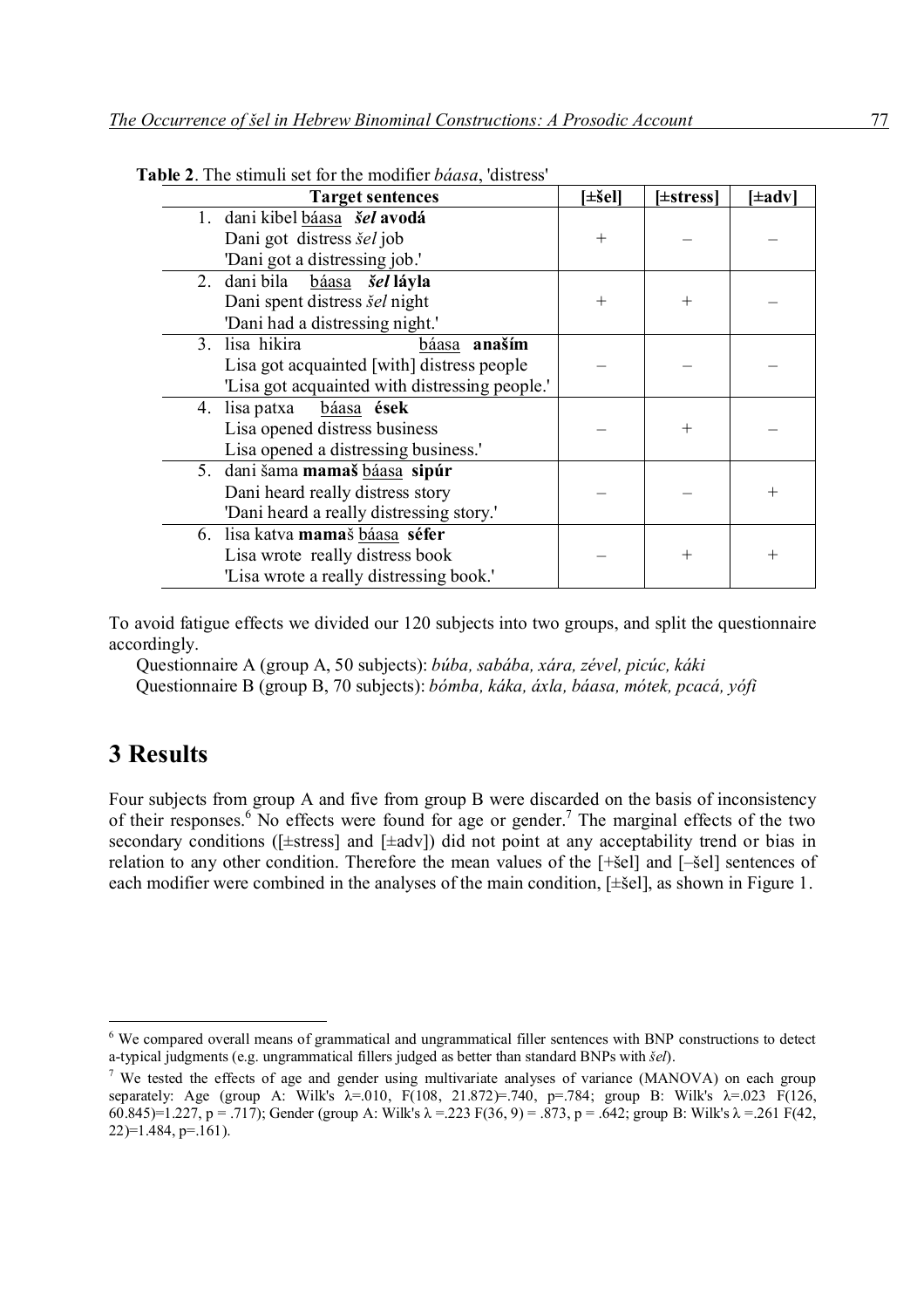

**Figure 1**. Mean values of all [+šel] and [–šel] pairs

All of the modifiers, except for *áxla*, were found to be different between their [+šel] and [–šel] variants in a highly significant degree (p > 0.000004). The [±šel] condition for *áxla*, on the other hand, was highly insignificant  $(t(64) = -.483, p = .631)$ .

In the  $[-\text{Sel}]$  condition the following is noteworthy: All the highly ranked modifiers in this condition are of the allowing type (*áxla*, *xára*, *káka*, *bómba*). However, not all the allowing modifiers share these rates (*búba*, *sabába*, *báasa*), nor do they clearly outrank all the other requiring modifiers (e.g. see [–šel] rates for *káki* and *zével*).

Acceptability rates in [–šel] condition do not show the grammatical/ungrammatical dichotomy, correlating with the allowing/requiring distinction between the modifiers.

Acceptability rates in the **[+šel] condition** are scalar. Some modifiers are widely accepted (e.g. *yófi*, *xára*, *mótek* and *áxla*), but others barely pass an average value of 3 (3 = "not sure") (*káki*, *picúc* and *búba*). The differences between modifiers in the [+šel] condition are significant  $(p > .000)^8$ 

In light of the above, we performed some additional calculations as detailed right below.

The values of the different modifiers under [–šel] condition represent how well a given modifier performs in a BNP that lacks *šel*, in relation to other modifiers. We regard these values as *absolute* values, which maintain the original 1-5 scale. However, since the different modifiers also perform significantly different on the [+šel] condition, it makes sense to obtain *relative*  values that would represent the differences between the [+šel] and [–šel] variants for a single given modifier (i.e., how likely it is to omit *šel* with a given modifier). To achieve this we take the mean value of each modifier in the [+šel] condition as 100%, and calculate the value of the corresponding [–šel] condition as a percentage out of the 100% value. These new relative values run on a 0-100 percentage scale.

<sup>&</sup>lt;sup>8</sup> This result is not entirely surprising, given the clearly colloquial nature of the construction and the limited, probably lexicalized, set of N-modifiers.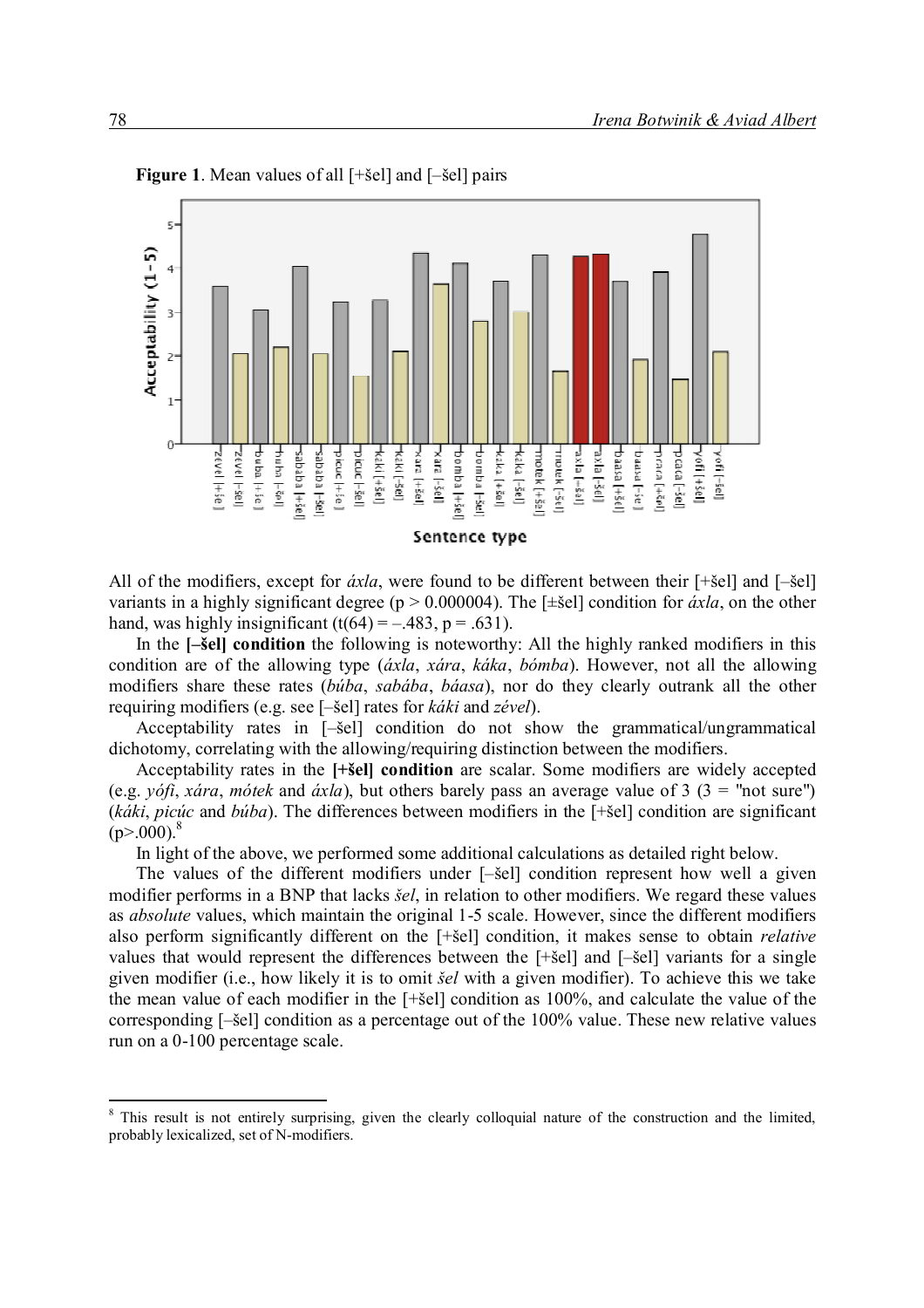The obtained values run on a theoretically infinite scale, which does not represent categories. We therefore transformed the values into categories using statistical comparisons. We ran Repeated Measures ANOVAs on our two groups and observed the pairwise comparisons to verify which modifiers pattern together and which ones are significantly different (Figures 2-3, Tables 3-4).



**Table 3**. Relative ranking<br>(Percentage of [-sel] out of [+sel]) (Combined [-sel] means) (Percentage of  $[-\text{šel}]$  out of  $[+\text{šel}]$ )

| $\mathbf{F}$ and $\mathbf{F}$ and $\mathbf{F}$ are the contribution of $\mathbf{F}$ |  |  |  |
|-------------------------------------------------------------------------------------|--|--|--|
|                                                                                     |  |  |  |
|                                                                                     |  |  |  |
|                                                                                     |  |  |  |
|                                                                                     |  |  |  |
|                                                                                     |  |  |  |

| Rank | <b>Modifier</b> | <b>Value</b> |    | Rank         | <b>Modifier</b> | <b>Value</b> |
|------|-----------------|--------------|----|--------------|-----------------|--------------|
| 1.   | áxla            | 105          |    | 1.           | áxla            | 4.3          |
|      | káka            | 85           |    | 2.           | xára            | 3.6          |
| 2.   | xára            | 84           |    | 3.           | káka            | 3.0          |
|      | <b>búba</b>     | 79           |    |              | <b>bómba</b>    | 2.8          |
|      | káki            | 72           |    | <b>búba</b>  | 2.2             |              |
| 3.   | bómba           | 70           |    |              | káki            | 2.1          |
| 4.   | zével           | 60           | 4. | yófi         | 2.1             |              |
|      | picúc           | 57           |    | zével        | 2.1             |              |
|      | <b>báasa</b>    | 54           |    |              | sabába          | 2.1          |
|      | sabába          | 53           |    | <b>báasa</b> | 1.9             |              |
| 5.   | yófi            | 44           | 5. | mótek        | 1.7             |              |
|      | pcacá           | 41           |    | picúc        | 1.6             |              |
|      | mótek           | 39           |    |              | pcacá           | 1.5          |

Since both absolute and relative ranks resulted in a 5-level scheme, which largely overlap, it is possible to compare those pseudo equal levels and come up with one final ranking. Modifiers that are graded similarly in both ranks (*áxla, xára, bómba, zével, sabába, báasa, mótek* and *pcacá*) remain in their respective position while those who differ between the two ranks (*káka, búba*, *káki, yófi* and *picúc*) end up in a mid level, either pre-existing or new. The final rank results in a 7-level scheme (Table 5).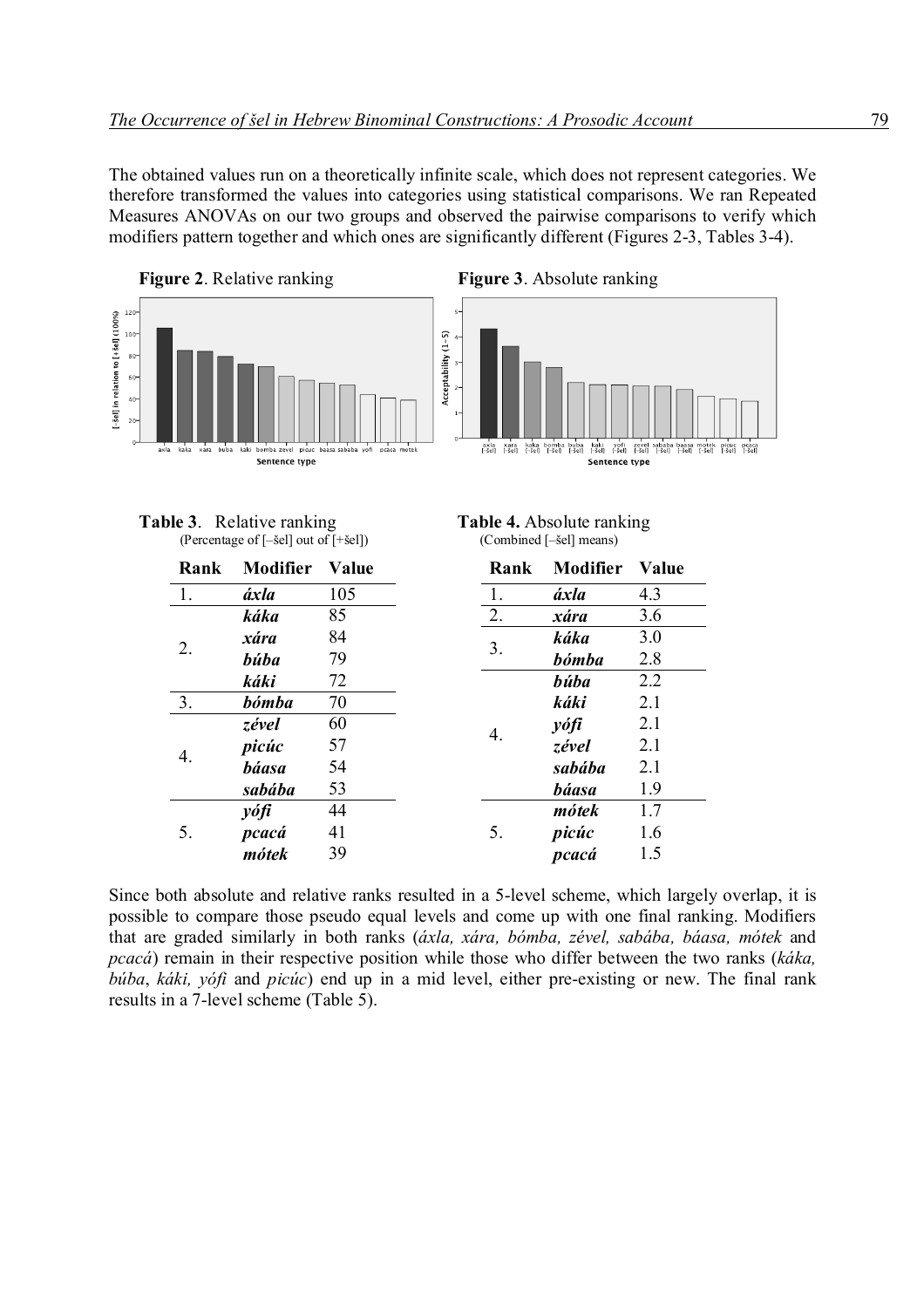| Kank | Modifier             |
|------|----------------------|
| 1.   | áxla                 |
| 2.   | xára                 |
| 3.   | káka                 |
| 4    | bómba, búba, káki    |
| 5.   | zével, sabába, báasa |
| 6    | yófi, picúc          |
| 7    | mótek, pcacá         |

**Table 5**. Final ranking (combined estimation of absolute and relative rankings) **Rank Modifier**

# **4 The Account(s)**

The results support our working hypothesis that the phonological form of the N-modifiers regulates the optionality of *šel* in the Hebrew BNPs. The three highest levels of acceptance in the final ranking are occupied exclusively by the *allowing* modifiers, namely those ending with an unstressed syllable headed by *a,* while none of them is in the lowest levels (6-7). The picture, however, is not as neat as one would have hoped for. First, not all *allowing* modifiers are better than some *requiring* ones (e.g. *sabába* and *báasa* vs. *káki*). Second, the degree of their acceptance on the [–šel] condition is scalar, with *áxla* in the lead. This state of affairs suggests that even if our working hypothesis is on the right track, it is too course to account for the full range of the results, requiring a closer look at the findings.

Our departure point is the unique status of *áxla* as the only modifier that does not discriminate between [+šel] and [–šel] variants, even showing a slight (statistically insignificant) preference towards [–šel] sentences, unlike all other modifiers which favor BNPs with *šel*.

### **4.1 Similarity based Account**

Recall that while discussing the origins of the Hebrew BNP (see 2.1.2), we suggested that the loan of the Arabic superlative *áxla* was highly instrumental in the formation of the colloquial nowadays Hebrew BNPs. Especially significant was the fact that the pre-nominal (as well as post-nominal) position of this modifier is inherent to the modifier itself. That is, *áxla* does not require *šel* in this position. If so, it is plausible to view *áxla* as the *allowing* N-modifier prototype, and the ranking of the other modifiers as representing graded levels of similarity to the phonological form of *áxla*.

Table 6 provides a schematized sketch of graded similarity to *áxla*, exhibiting a tight fit with our experimental findings; the modifiers ranked higher in Table 5 share more phonological features with *áxla*. These features are both prosodic (disyllabic with a final unstressed open syllable) and segmental, both vocalic and consonantal (it is better to end with the vowel *a,* and it seems preferable to have a dorsal fricative consonant, *x*, or to a lesser extent, a dorsal obstruent, *k*, in the first syllable).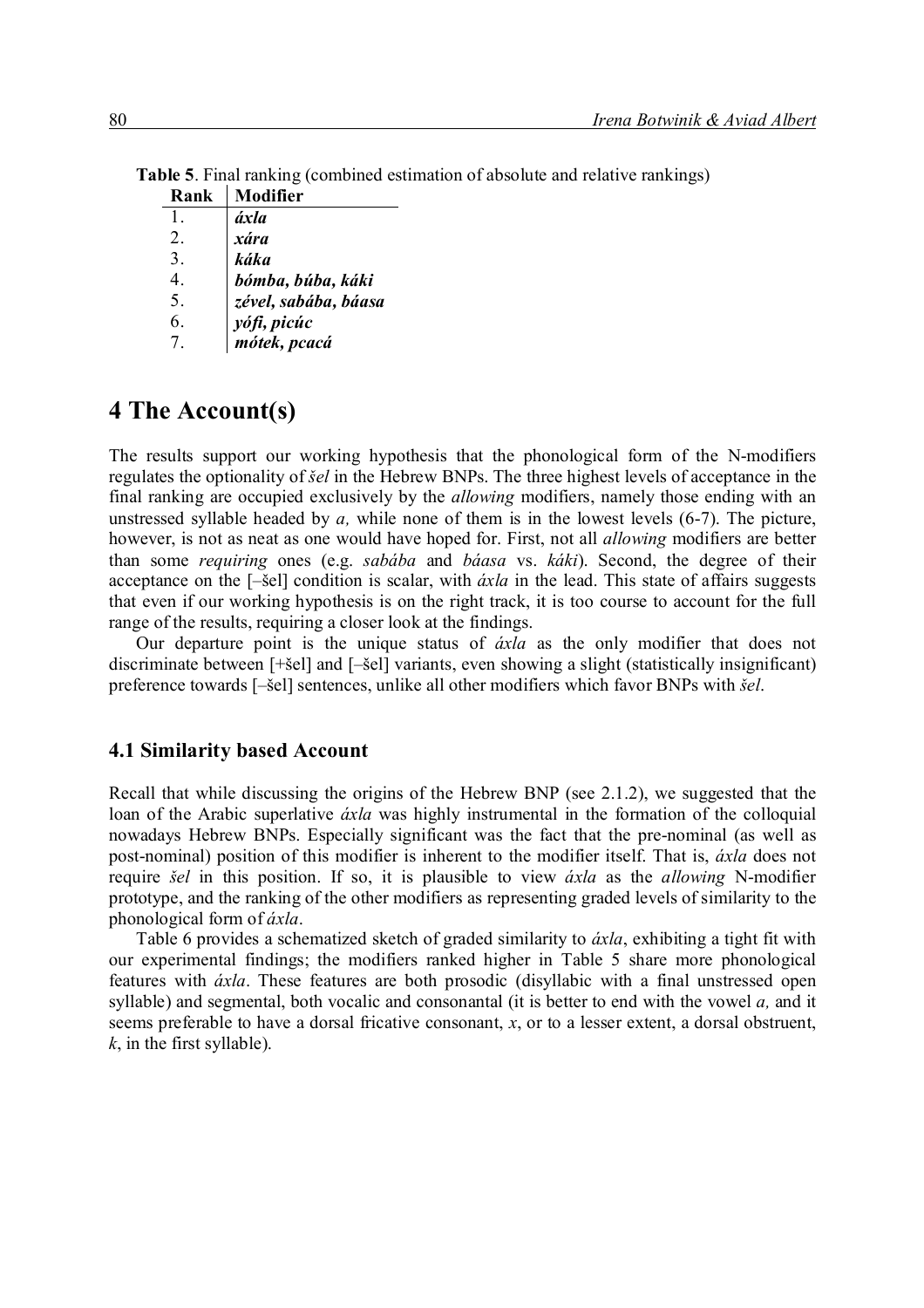| $1. \acute{\textit{axla}}$ | <b>Unstressed</b><br>final syllable | a-Final<br>syllable | <b>Disyllabic</b> | <b>Dorsal</b><br>obstruent | <b>Dorsal</b><br>obstruent |
|----------------------------|-------------------------------------|---------------------|-------------------|----------------------------|----------------------------|
|                            |                                     |                     |                   |                            | [+cont]                    |
| 2. xára                    |                                     |                     |                   |                            |                            |
| 3. káka                    |                                     |                     |                   |                            | $\ast$                     |
| 4. bómba                   |                                     |                     |                   | $\ast$                     | $\ast$                     |
| 4. búba                    |                                     |                     |                   | $\ast$                     | $\ast$                     |
| 4. káki                    |                                     | $\ast$              |                   | ٦                          | $\ast$                     |
| $5. z$ ével                |                                     | $\ast$              |                   | $\ast$                     | $\ast$                     |
| 5. sabába                  |                                     |                     | $\ast$            | $\ast$                     | $\ast$                     |
| 5. báasa                   |                                     |                     | $\ast$            | $\ast$                     | $\ast$                     |
| $6. y \delta f$            |                                     | $\ast$              |                   | $\ast$                     | $\ast$                     |
| 6. picúc                   | $\ast$                              | $\ast$              |                   | $\ast$                     | $\ast$                     |
| 7. mótek                   |                                     | $\ast$              |                   | $\ast$                     | $\ast$                     |
| 7. pcacá                   | $\ast$                              |                     |                   | $\ast$                     | $\ast$                     |

**Table 6**. Similarity features

In principle, it is possible to view the similarity features in Table 6 in an accumulative way; more similar features contribute to greater similarity. However, there are clear indications that the ordering of the features in Table 6 from left to right is relevant as well, suggesting hierarchical relationships between them. For example, note that the two modifiers at the lowest level of acceptance (level 7) share two features with *áxla*, similarly to the modifiers *sabába* and *báasa* at level 5. The fact that they are ranked differently shows that having a final unstressed *a* is more important than being disyllabic. In connection to this, note that these two features (final unstressed *a*) reflect our working hypothesis, to which we turn right away.

#### **4.2 The Prosodic Account**

The tight fit between the experimental data and the similarity-based proposal lends support to our assumption that phonological similarity to *áxla* plays a role in the optionality of *šel*. It does not explain, however, two interrelated issues: (i) the availability of *šel* with *áxla* (recall that genuinely, this modifier does not need *šel* in pre-nominal position); (ii) the phonological requirement which seems to be pivotal for the optionality of *šel*: having a final unstressed *a.*

In what follows we first address the second issue presenting a process of *prosodic reanalysis*  that we take to be operative in the optionality of *šel*. Then we will turn to the first issue, the availability of *šel* with *áxla*, and discuss the intricate relation between the reanalysis and the origins of the Hebrew BNPs.

#### 4.2.1 Prosodic Reanalysis in the Hebrew BNP

Based on our findings, we assume that the role of *šel* in the Hebrew BNP construction is phonological to a significant extent, rather than being purely syntactic (e.g. Kayne 1994, Den Dikken 1998) or semantic (Asaka 2005). Specifically, we propose that the occurrence of *šel*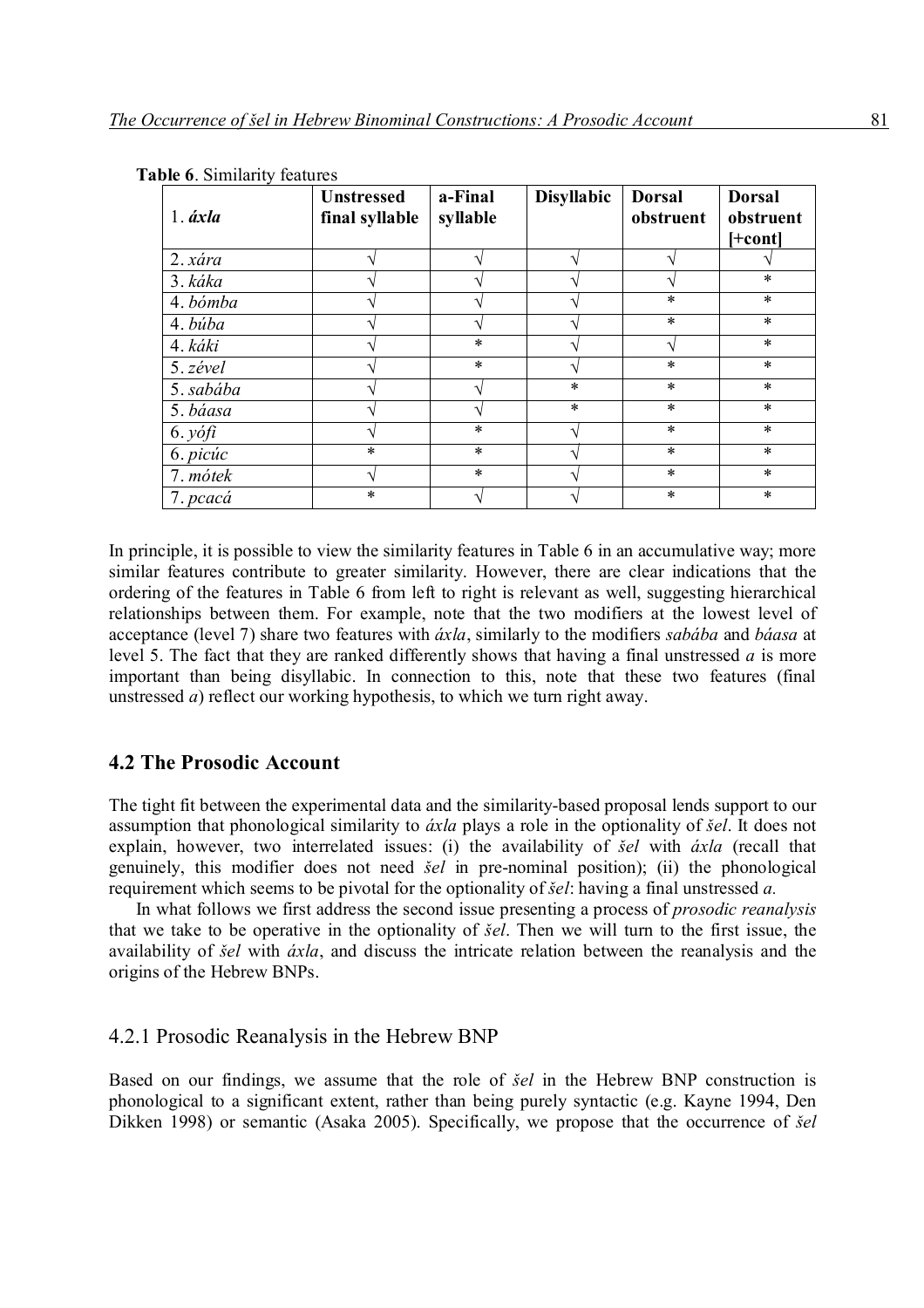before  $N_2$  prosodically disambiguates the symmetric N N sequence, rendering the prosodic constituent of the modified noun  $(N_2)$  heavier (higher in the prosodic hierarchy), and thus distinguishable from the prosodic constituent of the modifier  $(N_1)$ , as schematized in  $(9a)$ .<sup>9</sup>



Consequently, we propose that *šel* can be omitted, if the prosodic structure of the BNP (9a) remains intact, namely if  $N_2$  is sufficiently distinguished from  $N_1$ , dominated by C, rather than just  $\omega$ . We claim that this can be achieved if the modifier, N<sub>1</sub>, ends with an unstressed *a*. This is so, because in this case  $N_2$  can be **prosodically** (re)analyzed as being introduced by the definite article (*ha-*), which in colloquial Hebrew is pronounced as *a*. This is schematized in (9b).



In (9b) the unstressed *a*, though syntactically part of  $N_1$  (*xára*, 'shit'), is linked to the prosodic constituent that dominates N<sub>2</sub> (*oto*, 'car'), on a par with *šel* in (9a), and is prosodically interpreted as the (determiner) proclitic of the modified noun.<sup>11</sup>

Before we suggest some independent evidence for the prosodic function of the Hebrew definite article, the following is noteworthy. Note that the high scores for *zével* (Table 6) cannot be explained on grounds of similarity (compare with *mótek*). They can, however, be tentatively accounted for with the prosodic reanalysis in mind.

 $9$  The precise description of the node dominating the concatenated proclitic and content word is debatable. For our purposes, this node in the hierarchy correlates well enough with the "clitic group", adopted here (Nespor & Vogel 1986, Hayes 1989, Nespor 1999), "minor phonological phrase" (McCawley 1968, Selkirk & Tateishi 1988), "accentual phrase" (Pierrehumbert & Beckman 1988) or "maximal prosodic word" (Itô & Mester 2009).

<sup>&</sup>lt;sup>10</sup> σ = syllable; F = foot; ω = prosodic word; C = clitic group; Φ = phonological phrase.

<sup>&</sup>lt;sup>11</sup> Many function words in Hebrew, including the definite article, are proclitics, prosodified with the following content (phonological) word. In our analyses, proclitics attach directly to the prosodic constituent that dominates  $N_2$ (in line with McCarthy & Prince 1993a, b). Other options, such as attachment to a marked unstressed foot (in line with Kiparsky 1979), are possible as well, with no bearing on our proposal.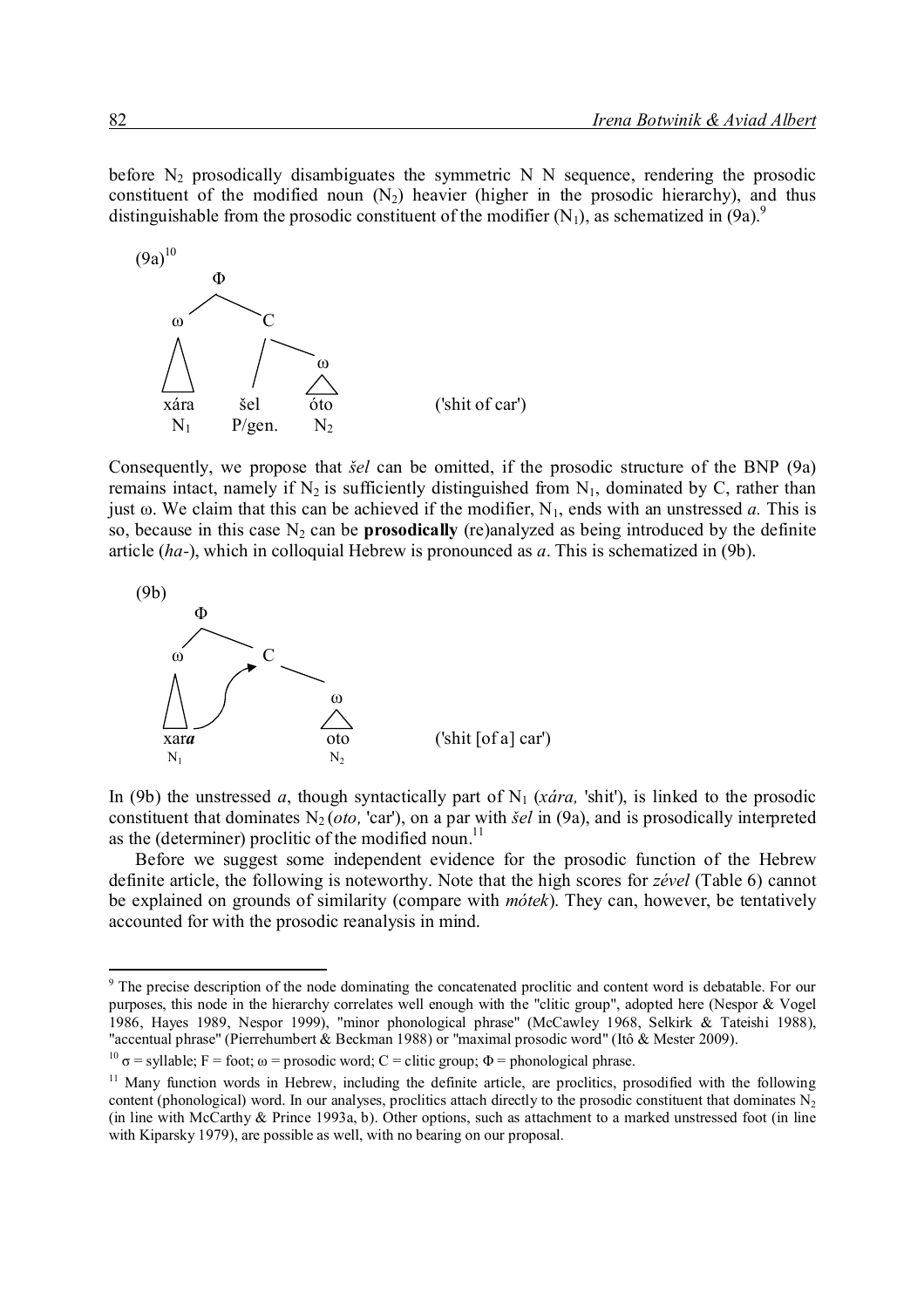The final rime of this modifier, *-el,* is identical to the rime of *šel,* and therefore, in principle, it could have been subject to the prosodic reanalysis (as *šel*) that we proposed for the modifiers ending with an unstressed *a.* However, unlike the case of final *-a*, which fully overlaps with the phonetic form of the definite article *a*, and therefore can be reanalyzed as such, here there is also an onset which is not identical ( $\check{\mathbf{s}} \in \mathbb{R}$ ). Consequently, a full-fledged reanalysis is not possible for this modifier (as witnessed by its middle-field ranking). Rather, it is probably the potential of this modifier for such a reanalysis that underlies its ranking, which is much closer to the *allowing*  modifiers like *xára* than to the *requiring* ones such as *mótek*.

## 4.2.2 The Phonological Function of (h)a-: Support for the Proposal

The idea that the presence of the Hebrew definite article affects the acceptability of a (syntactic) phrase gains support from syntactic contexts where the occurrence of (*h*)*a*- is not required by any obvious semantic or syntactic reasons. One of such contexts is the Hebrew (nominal) Construct State (CS).

Consider the sentences in (10). In (10a) the DP subject ('windows of cars') is in the Free State (FS). It is fully grammatical, regardless of the indefiniteness of the complement 'cars'. In (10b) the same DP subject is in the Construct State (CS). The sentence sounds quite ungrammatical. (10c) differs from (10b) only in that the complement ('car') is prefixed by the definite clitic *ha-* ('the car'), which does not affect its generic flavor. However, its grammaticality status is significantly improved as compared to (10b). Since, as we noted, the addition of the definite article in (10c) does not change the generic flavor of the ungrammatical (10b), it is reasonable to conclude that the contribution of the definite article to the acceptability of the CS in (10c) is probably prosodic.

| (10) a. xalonot šel mexoniyot lo nišbarim be-kalut.<br>windows of cars not break in-easiness | FS (indefinite) |
|----------------------------------------------------------------------------------------------|-----------------|
| 'Car windows don't break easily.'                                                            |                 |
| b. ??xalonot mexoniyot lo nišbarim be-kalut.                                                 | CS (indefinite) |
| windows cars not break in-easiness                                                           |                 |
| c. xalonot ha-mexoniyot lo nišbarim be-kalut.                                                | CS (definite)   |
| windows the cars not break in-easiness                                                       |                 |
| '(The) car windows don't break easily.'                                                      |                 |

Furthermore, observe the contrast between the ungrammatical (10b) and the grammatical (11b). In both sentences the CS is indefinite, but in (11b), unlike in (10b), there is construct morphology on the head of the construct (*eyney*). This comparison suggests that the unacceptability of (10b) is due to the symmetrical sequence of two Ns, rendering the prosodic formation of the CS difficult or maybe even impossible.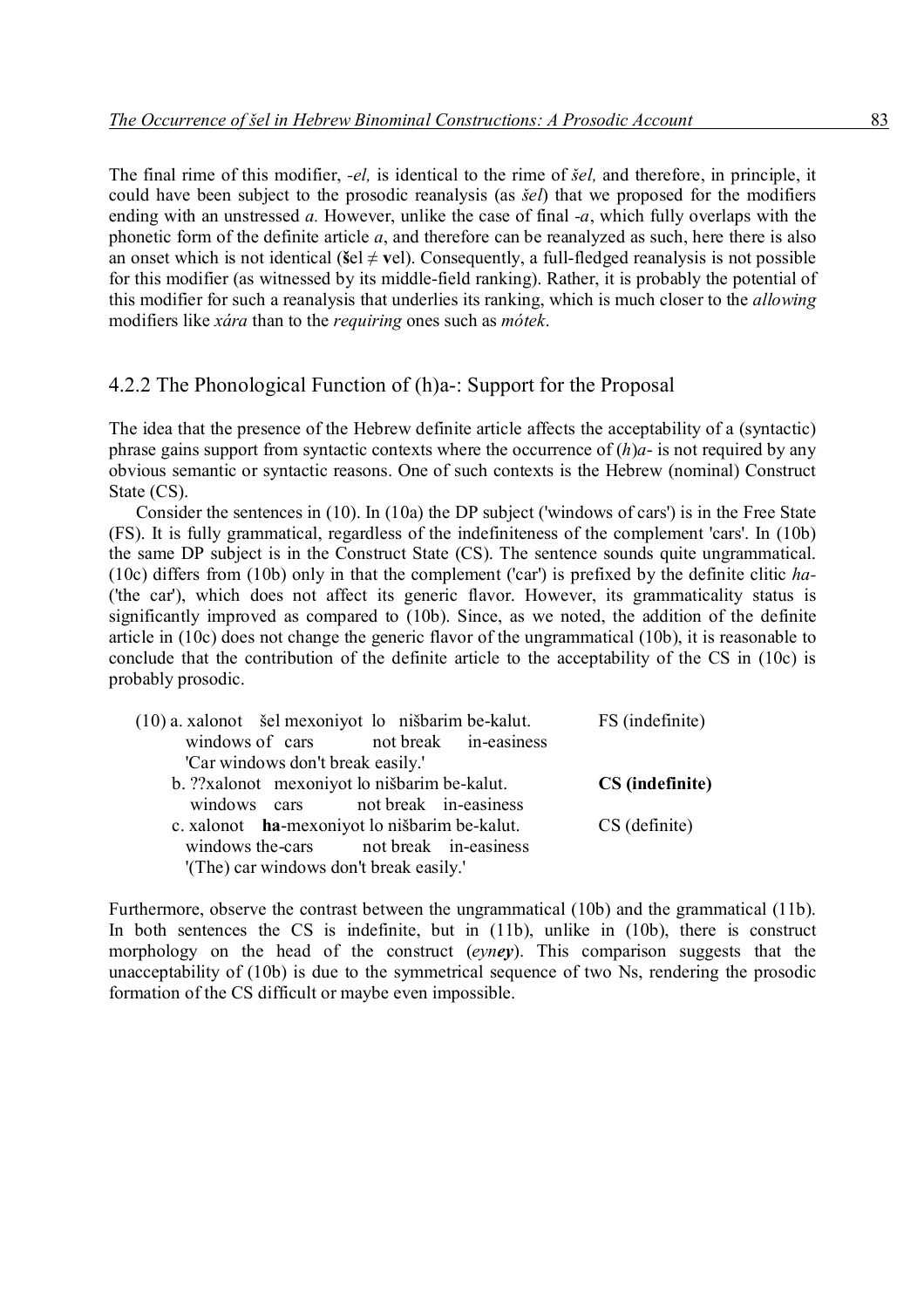| FS (indefinite) |
|-----------------|
|                 |
| CS (indefinite) |
|                 |
| CS (definite)   |
|                 |
|                 |
|                 |

Note also the following. A certain variety of locative Ps require the presence of the prepositional clitic *le-,* when their complement is indefinite (*mitaxat/meal* \*(*le*-) *ecim,* 'under/above *le-*trees') (Botwinik & Terzi 2008). However, if the complement of these Ps is definite or phonologically heavy, the occurrence of *le-* is optional (*mitaxat/meal (le-) ecim gvohim ve-atikim*/*ha-ecim,*  'under/above (*le-*) high and old trees/the trees') (Botwinik 2008). Abstracting away from its semantic contribution, the fact that *ha-* patterns with phonologic heaviness strongly suggests that its occurrence is prosodically motivated.

The evidence presented here provides independent support for the prosodic reanalysis we claim to be operative in the Hebrew BNPs lacking *šel*. The question arises as to how the two proposals we have introduced, similarity to *áxla*, and prosodic reanalysis, should be conceived of. The key to this question, once more, is *áxla*.

#### **4.3 Similarity-infused Reanalysis**

Recall that we have proposed that although the Hebrew BNP construction was transferred from English (see section 2.1), one of the most popular N-modifiers in the Hebrew BNPs is *áxla*, a loan word from Arabic. We proposed the transfer from English, because regular modification in Hebrew is post-nomial, and we attributed the popularity of *áxla* in the Hebrew BNPs to the fact that this N-modifier is inherently pre- (and post-) nominal, because of its Arabic origin. Based on our results, BNPs with *áxla* manifest a genuine alternation with respect to the occurrence of *šel*. On the one hand, this fact led us to the similarity based proposal, but on the other hand, it is a surprising fact. This is so, because, in principle, *áxla* does not require *šel* at all, raising the question of why this modifier admits *šel*. Furthermore, our results also show that, apart from *áxla*, all other modifiers clearly prefer the [+šel] version of BNPs, begging the question of how come a certain group of them can do without *šel*.

We suggest that these synchronic facts reveal parts of a larger diachronic story, where two different grammatical loans, that of *áxla* and that of the English BNP, crossed paths. Specifically, we propose that the optionality of *šel* with certain N-modifiers, and the occurrence of *šel* with *áxla* are the result of co-influence between the Hebrew BNP featuring *áxla* and the BNPs whose origin is English. The 'original' BNP featuring *áxla*, where there is no *šel*, induced the optionality of *šel* with certain N-modifiers (e.g. *xára*), while the English loan BNPs, where *šel* is obligatory, introduced the possibility of *šel* with *áxla.* Let us make this idea more concrete.

It is plausible that the prosodic reanalysis of the final *a* proposed here is, in fact, rooted in the prosodic reanalysis of *áxla* BNPs without *šel*, as follows. Speakers prosodically analyzed the [–šel] BNPs featuring *áxla* as consisting of one 'heavier' prosodic unit (dominated by C, as in (9b)), similarly to the unit governing *šel*+N constituent in BNPs with *šel* (as in (9a)).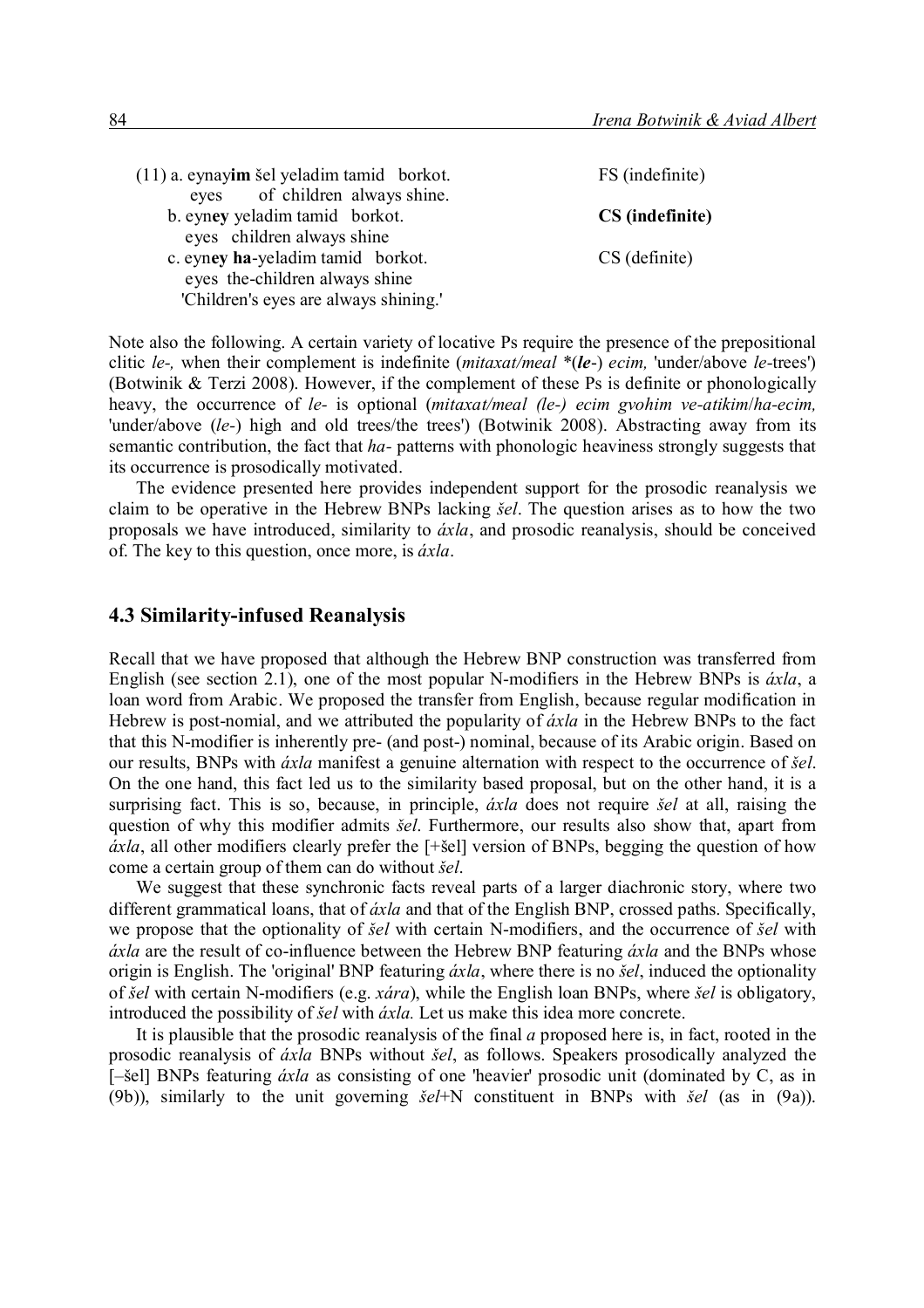Consequently, this reanalysis was applied to N-modifiers like *xára* which are very similar to *áxla*, in the relevant respects.

Now we are in the position to answer the question we started with, namely how the similarity-based proposal and the prosodic reanalysis proposal should be conceived of. Since the prosodic reanalysis originated with BNPs featuring *áxla,* it is most readily applicable to the Nmodifiers that are phonologically similar to *áxla*. Thus, *šel* can be omitted only if the reanalysis is possible, but the omission is also affected by the degree of similarity of the N-modifier to *áxla*. In other words, reanalysis 'infused' with similarity provides the best account for the optionality of *šel* in Hebrew BNPs.

## **5 Conclusion**

Based on the surprising observation that the Hebrew BNP construction shows some optionality regarding the occurrence of the genitive element *šel,* we set up to delineate the conditions underlying the phenomenon. Motivated by our assumptions as to the origins of the Hebrew BNPs, the special status of the N-modifier *áxla*, and our preliminary observations as to the grammatical component underlying the phenomenon, we designed an experiment testing the acceptance of [±šel] BNPs in Hebrew. Our findings revealed a somewhat complicated picture, whereby the optionality of *šel* is systematic but not in the binary fashion that we originally expected. In order to explicate our findings, we developed an account whereby the systematic aspect attested in our findings is explained by the prosodic reanalysis, and the fact that the phenomenon is attested only to some (scalar) degree is taken care of by the similarity-based model, which reflects the special status of the modifier *áxla*.

Viewed this way, our study not only accounts for the optionality of *šel* in Hebrew BNPs, but it actually anchors the phenomenon in a broader context, that of language contact and language change. The mere existence of the BNP construction in Hebrew and its unique characteristic, the optionality of the genitive element *šel*, are shown to result from the intricate relation between the two sources of this construction in Hebrew; the English BNP and the superlative version of the Arabic *áxla*. The former introduced the construction into Hebrew grammar, while the latter brought about the optionality of *šel* in the Hebrew BNPs defining the scope of its application. The scalar acceptability, reflected by the graded similarity to *áxla*, highlights the present state of affairs, suggesting that in time, the optionality of *šel* in Hebrew BNPs will probably increase, including more of the allowing N-modifiers.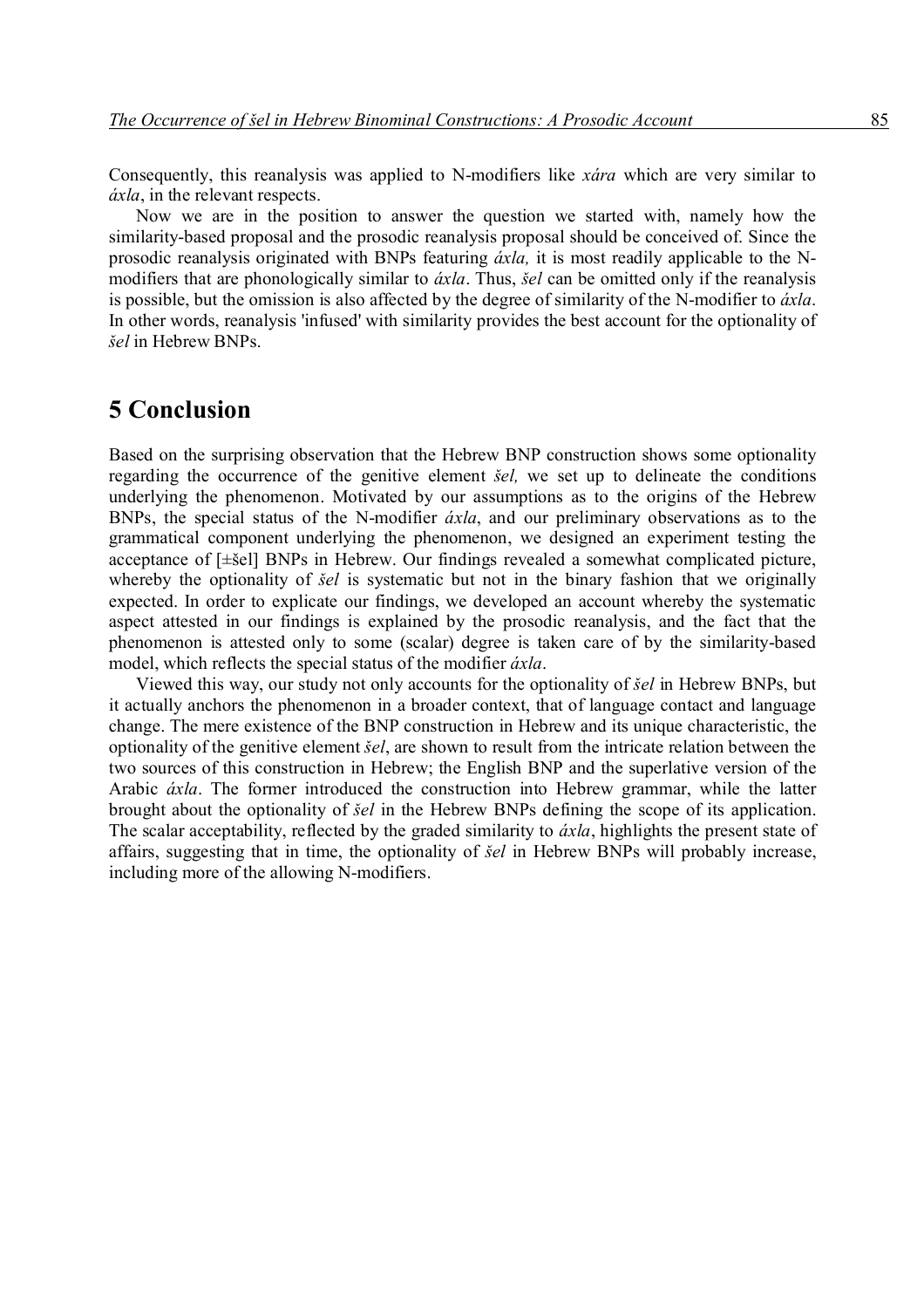# **References**

- Aarts, Bas. 1998. Binominal noun phrases in English. *Transactions of the Philological Society,*  Vol. 96:1, 117-158.
- Asaka, Toshihiko. 2005. Predication in the English classifier construction. *Proceedings of the 59th Tohiko Literary society.*
- Austin, Frances. 1980. A crescent-shaped jewel of an island: appositive nouns in phrases separated by *of. English Studies* 61, 357-366.
- Bat-El, Outi. 2005. The emergence of the trochaic foot in Hebrew hypocoristics. *Phonology* 22: 115-143.
- Botwinik, Irena. 2008. A closer look at the Hebrew Construct and Free locative PPs: the analysis of *mi-*locatives. In Kurzon, D. and S. Adler (eds.), *Adpositions: Pragmatic, Semantic and Syntactic Perspectives*, John Benjamins, pp. 85-114.
- Botwinik, Irena and Arhonto Terzi. 2008. Greek and Hebrew locative Prepositional Phrases: A unified Case-driven account. *Lingua,* 118:3, 399-424.
- Cohen, Evan-Gary. 2010. *The role of similarity in phonology: Evidence from loanword adaptation in Hebrew*. Doctoral dissertation. Tel Aviv University, Tel Aviv.
- Curme, G. O. 1914. The development of the analytic genitive in Germanic, Part II. *Modern Philology,* 11, 33-57.
- den Dikken, Marcel. 1998. Predicate inversion in DP. In A. Alexiadou and C. Wilder (eds.) *Possessives, predicates and movement in the DP.* John Benjamins, pp. 177-214.
- Everaert, Martin. 1992. Nogmaals: *een schat van een kind.* In Hans Bennis and J. de Vries (eds.), *De Binnenbouw van het Nederlands: Ein Bundel Artikelen voor Piet Paardekooper.*  Dordrecht: JCG Publications, 45-54.
- Gussenhoven, Carlos. 1986. English plosive allophones and ambisyllabicity. *Gramma* 10:119- 141.
- Hayes, Bruce. 1989. The prosodic hierarchy in meter. In Paul Kiparsky and Gilbert Youmans (eds.), *Rhythm and Meter*. Orlando: Academic Press. 201-260.
- Itô, Junko and Armin Mester. 2009. The onset of the prosodic word. *Phonological argumentation: Essays on evidence and motivation* 227-260.
- Jensen, John T. 2000. Against ambisyllabicity. *Phonology* 17: 187-235.
- Kahn, Daniel. 1976. *Syllable-based Generalizations in English Phonology*. Doctoral dissertation, MIT. Published by Garland Press, New York, 1980.
- Kahn, Daniel. 1980. *Syllable-structure specifications in phonological rules*. In Mark Aronoff and Mary-Louise Kean (eds.), *Juncture*. Saratoga, CA: Amma Libri. 91-105.
- Kayne, Richard. 1994. *The Antisymmetry of Syntax*. Cambridge, Mass., MIT Press
- Kiparsky, Paul. 1979. Metrical structure assignment is cyclic. *Linguistic Inquiry* 10:421-441.
- McCarthy, John J. and Alan S. Prince. 1993a. Generalized Alignment. In Geert Booij and Jaap van Marle (eds.), *Yearbook of Morphology*. 79-153.
- McCarthy, John J., and Alan S. Prince. 1993b. *Prosodic Morphology I: Constraint Interaction and Satisfaction*. University of Massachusetts, Amherst, and Rutgers University. to appear, MIT Press, Cambridge, Massachusetts.
- McCawley, James D. 1968. *The Phonological Component of a Grammar of Japanese*. Mouton: The Hague.
- Milner, J-C. 1973. *Arguments Linguistiques.* Paris: Mame.
- Milner, J-C. 1978. *De la Syntaxe à l'interprétation.* Paris: Éditions du Seuil.